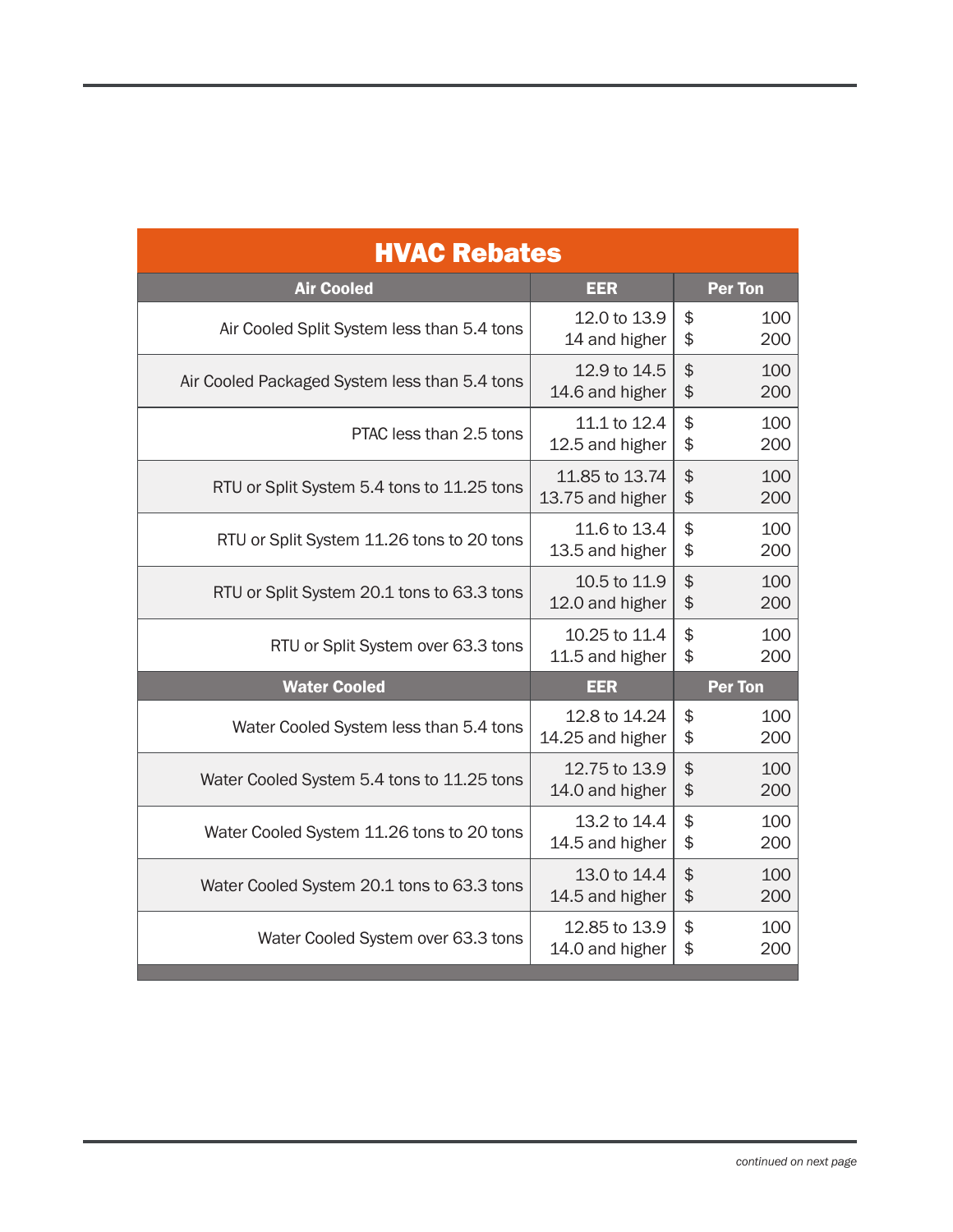| <b>Heat Pump Rebates</b>                                                                                       |                                  |                                   |  |  |
|----------------------------------------------------------------------------------------------------------------|----------------------------------|-----------------------------------|--|--|
| <b>Air Source Heat Pumps</b>                                                                                   | EER                              | <b>Per Ton</b>                    |  |  |
| Air Source Heat Pump Split and Packaged Less<br>than 5.4 tons                                                  | 12.9 to 13.9<br>14.0 and higher  | \$<br>100<br>\$<br>200            |  |  |
| Packaged Terminal Heat Pump less than 2.5 tons                                                                 | 11.05 to 11.9<br>12.0 and higher | \$<br>100<br>\$<br>200            |  |  |
| Air Source Heat Pump 5.4 tons to 11.25 tons                                                                    | 11.6 to 12.8<br>12.9 and higher  | \$<br>100<br>\$<br>200            |  |  |
| Air Source Heat Pump 11.26 tons to 20 tons                                                                     | 11.75 to 12.6<br>12.7 and higher | \$<br>100<br>\$<br>200            |  |  |
| Air Source Heat Pump over 20 tons                                                                              | 10.6 to 11.7<br>11.8 and higher  | \$<br>100<br>\$<br>200            |  |  |
| <b>Water Source Heat Pump</b>                                                                                  | EER                              | <b>Per Ton</b>                    |  |  |
| Water Source Heat Pump - Water to Air less than<br>1.41 tons California Loop                                   | 13.65 to 14.9<br>15.0 and higher | $\frac{1}{2}$<br>100<br>\$<br>200 |  |  |
| Water Source Heat Pump - Water to Air over 1.41<br>tons California Loop                                        | 14.45 to 15.6<br>15.7 and higher | \$<br>100<br>\$<br>200            |  |  |
| Water Source Heat Pump - Water to Water any size<br>California Loop                                            | 11.75 to 12.9<br>13 and higher   | \$<br>100<br>\$<br>200            |  |  |
| Water Source Heat Pump - Water to Air any size<br>with 59 degree EWT AHRI Rating                               | 20 and higher                    | $\frac{1}{2}$<br>100              |  |  |
| Water Source Heat Pump - Water to Water Heat<br>Pump Systems any size with 59 degree EWT<br><b>AHRI Rating</b> | 18 and higher                    | \$<br>100                         |  |  |
| Water Source Heat Pump - Water to Air any size with<br>77 degree EWT AHRI Rating                               | 15.65 to 17.4<br>17.5 and higher | $\frac{1}{2}$<br>100<br>\$<br>200 |  |  |
| Water Source Heat Pump - Water to Water any size<br>with 77 degree EWT AHRI Rating                             | 13.4 to 14.5<br>14.6 and higher  | \$<br>100<br>\$<br>200            |  |  |

## New and conversion heat pumps all receive \$50 per ton with an additional rebate for being energy efficient

(EE = above the 2018 IECC minimum and rebates as shown above)